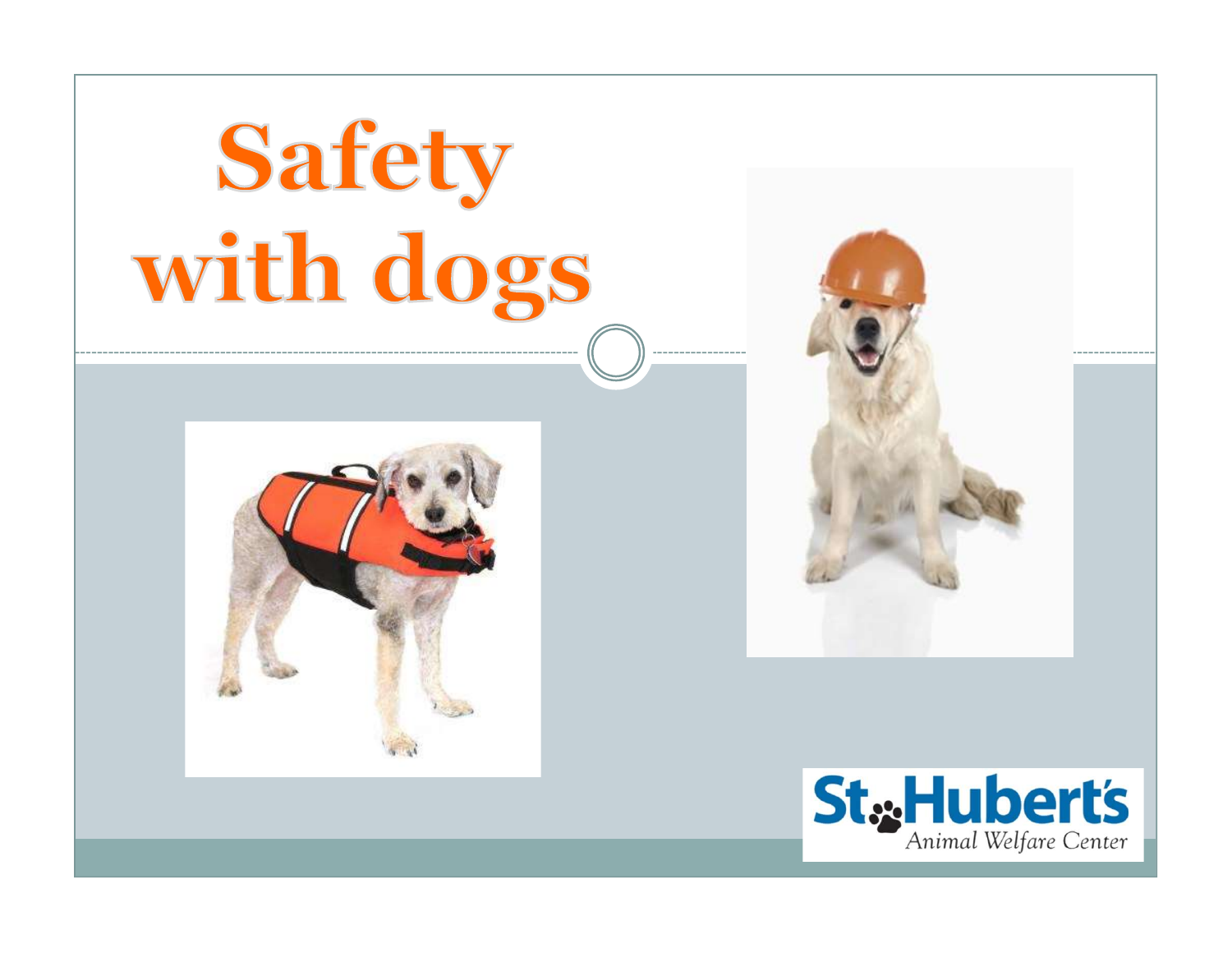# Why do dogs bite?

**□** We speak a different language.

**□** Dogs learn to speak our language, so we need to learn to speak theirs.

■ What is a dog's "language?"

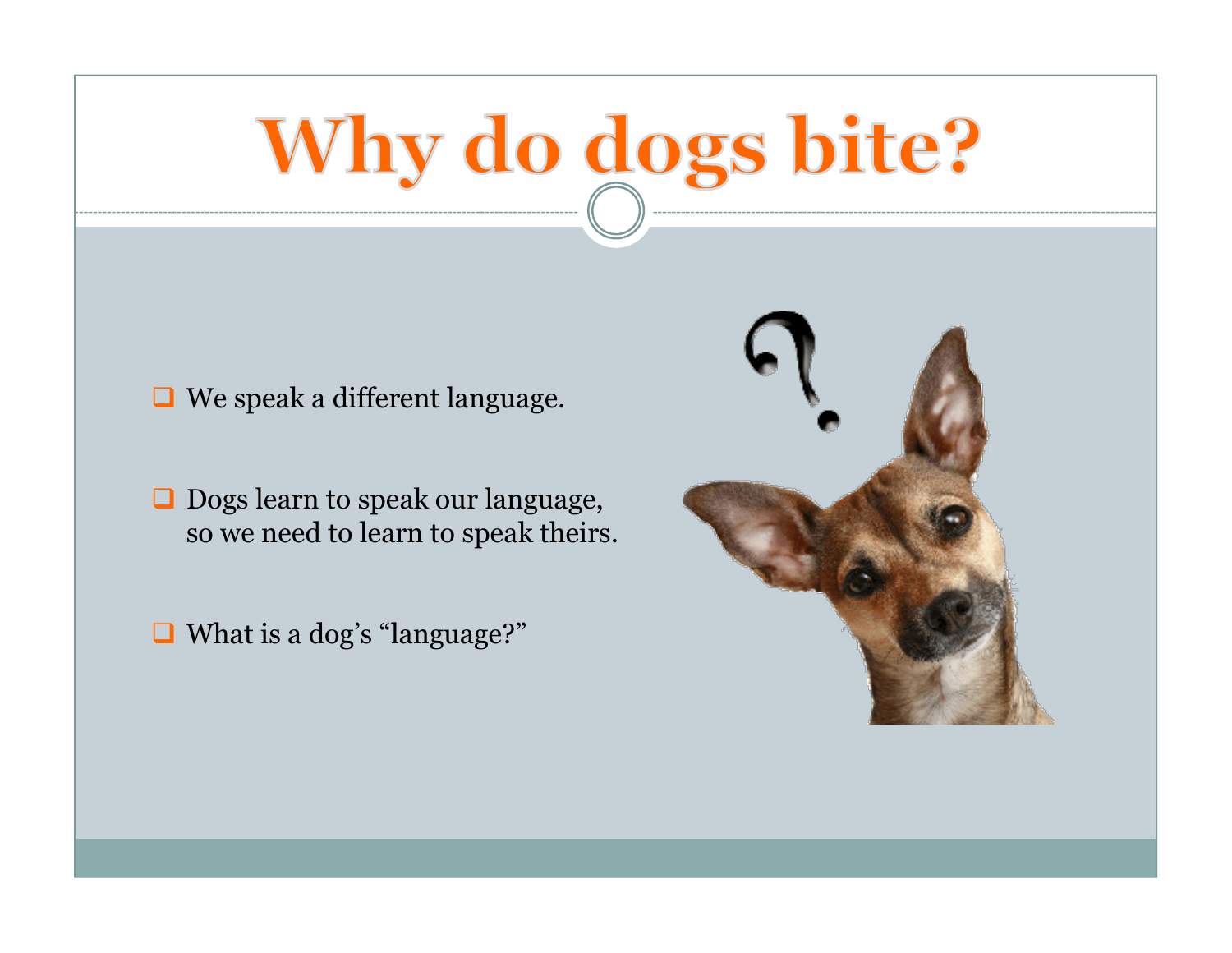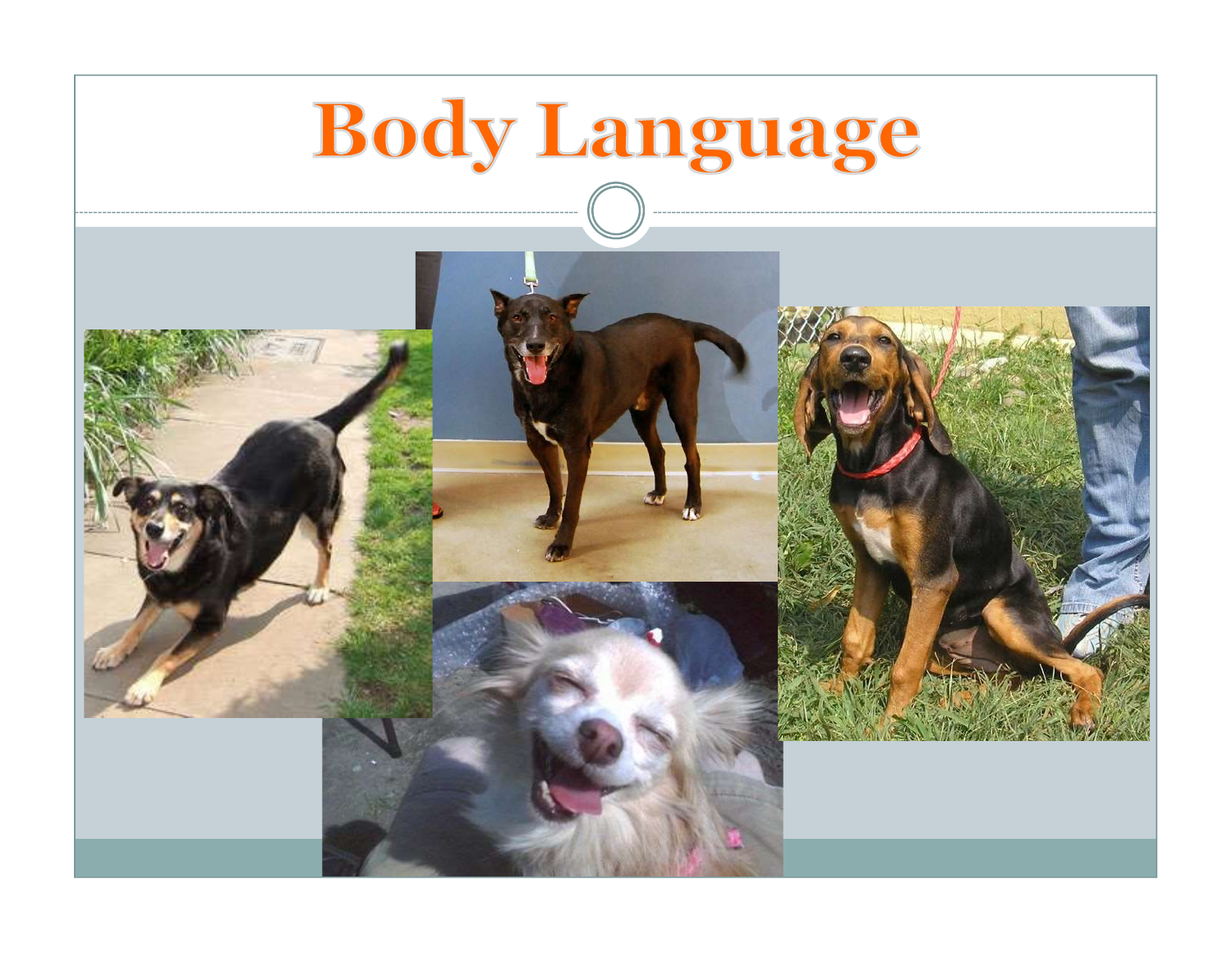## **Body Language**











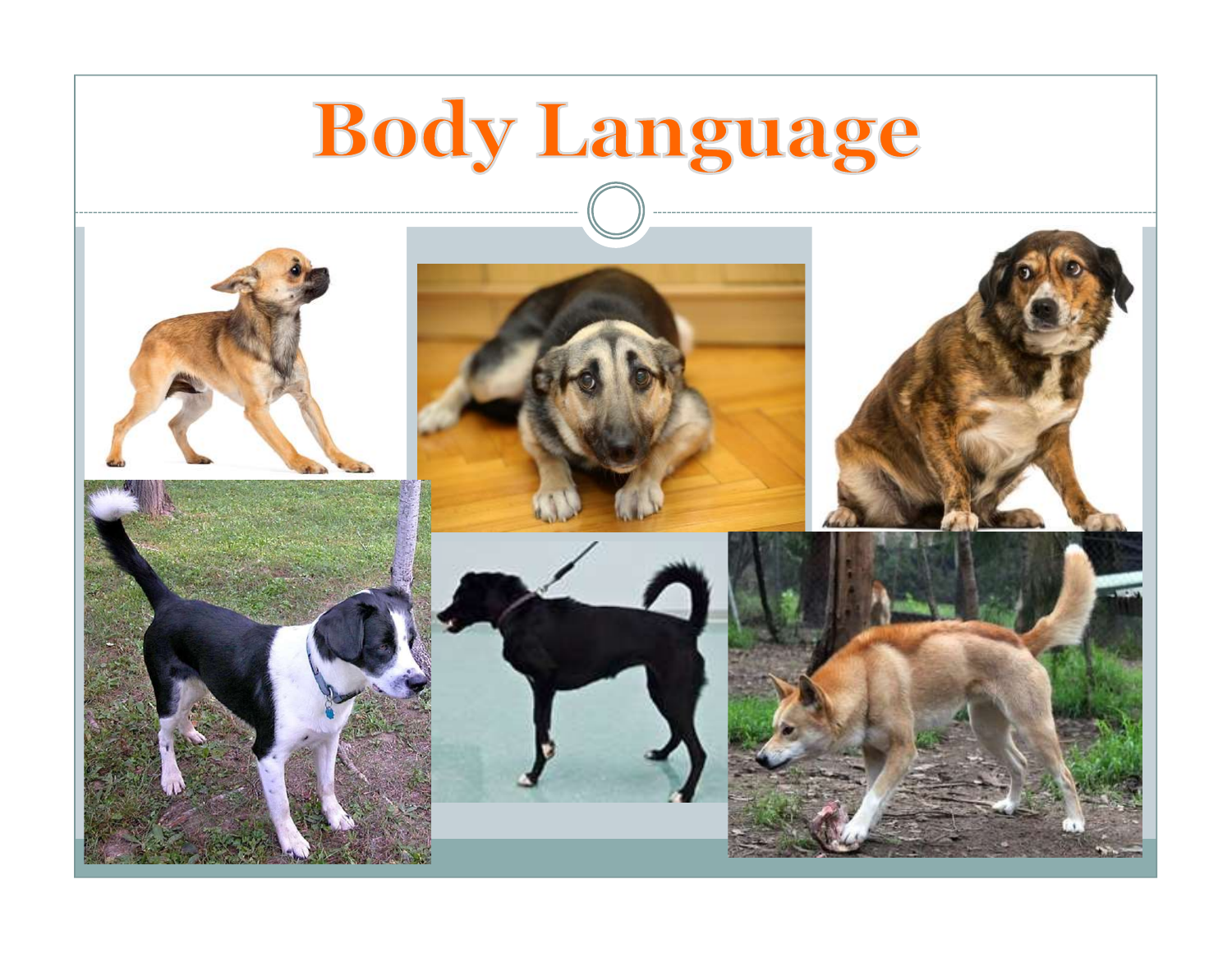## **How to Greet a Dog**

- $\Box$  Approach dogs slowly  $\Box$   $\Diamond$  sk the owner. when adults are present.
- $\Box$  Ask the owner, "Is your  $\left[\begin{array}{c} \mathfrak{M}_{\alpha\mu} \perp \text{pet} \\ \text{your dog?} \end{array}\right]$ dog friendly?"
- Then ask, "May I pet your dog?"
- **□** Don't be upset if someone asks you not to pet their dog!

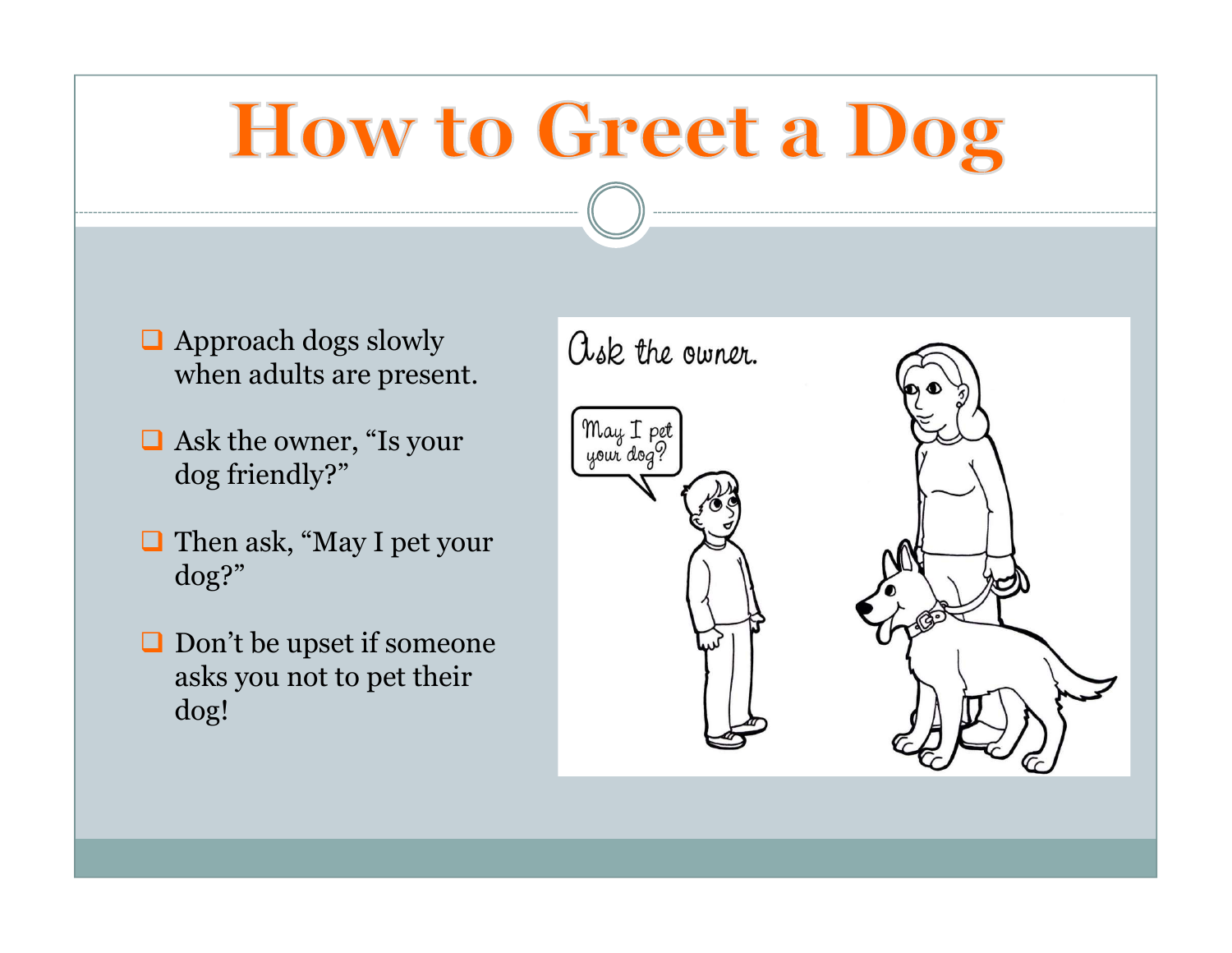## **How to Greet a Dog**

- $\Box$  Gently offer your hand to the dog. Do not reach over the dog's head or stretch to touch him.
- **□** Let the dog come to you. Allow them time to sniff, it's how they get to know you!





 If the dog is relaxed, pet or scratch under the dog's head and on the dog's shoulders or chest.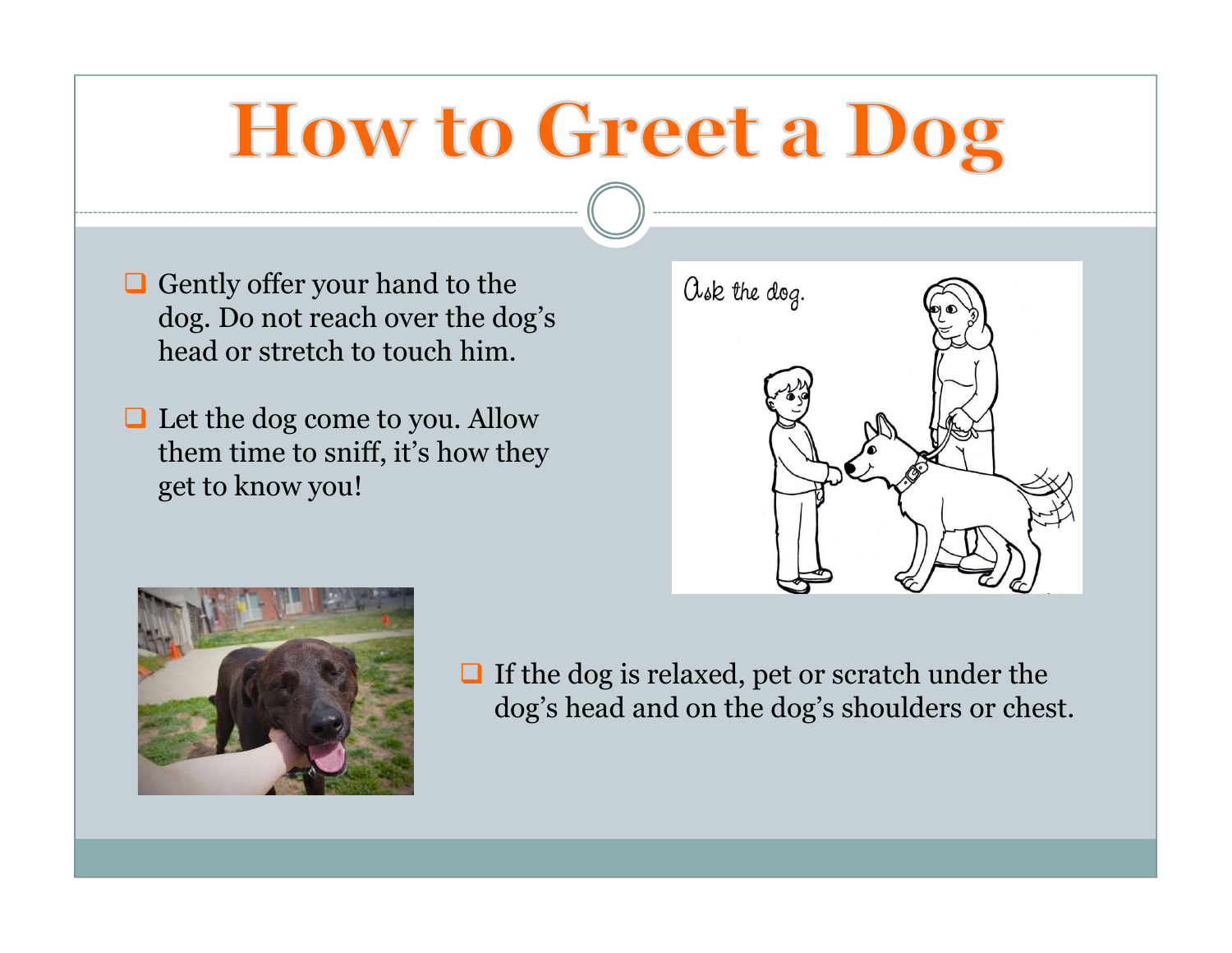## Petting a Dog!



■ Never grab a dog's head or try to hug him around his neck. It feels more like a headlock than a hug!

**□** Let the dog decide how much petting or scratching happens and where they want to be touched.



Most importantly, be GENTLE!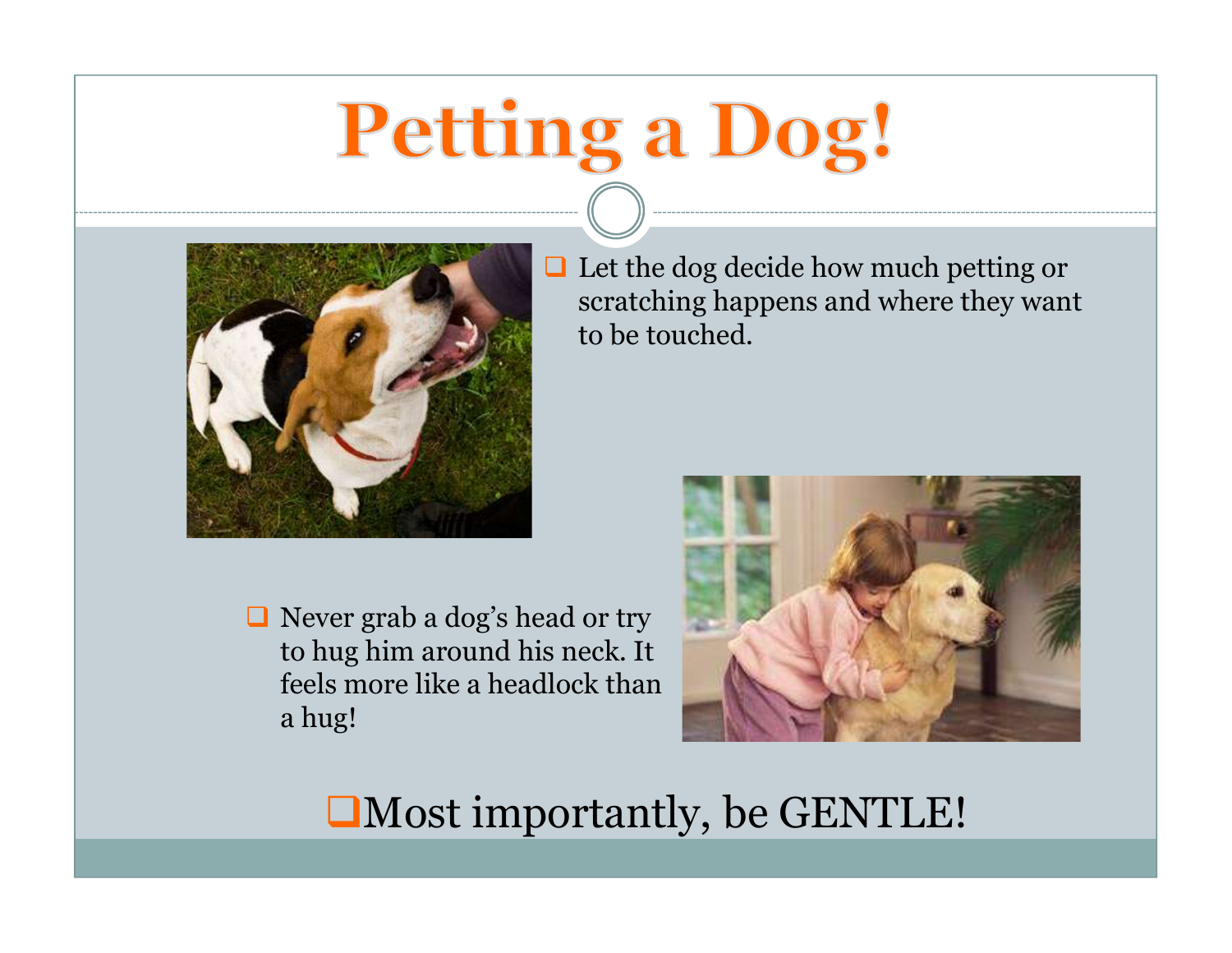### Never Ever...



**Approach** a dog behind a fence….



■ Approach a dog in a car….

■ Approach a dog who has been tied up…



…even if they are dogs you know!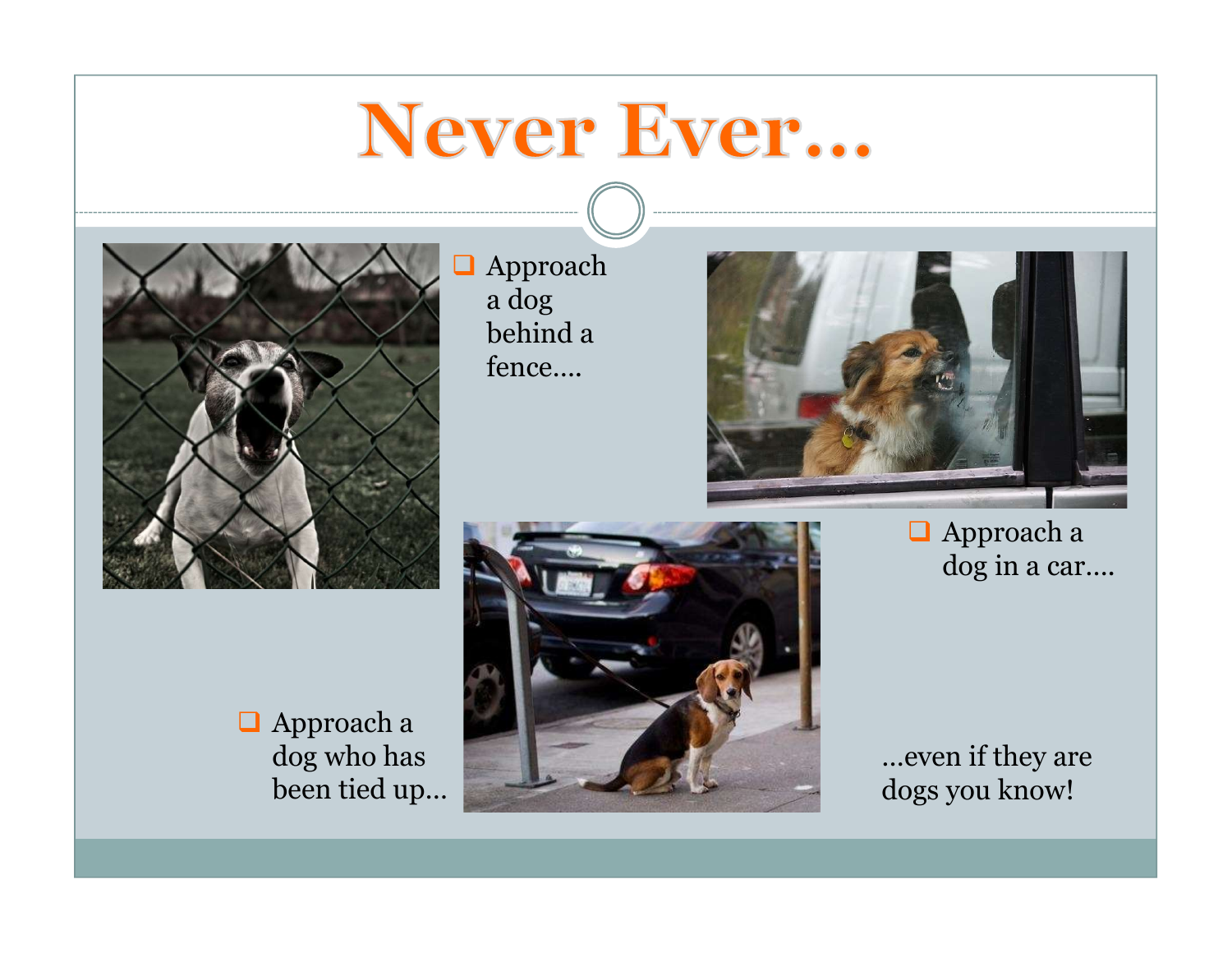## Never Ever...



 $\Box$  Interrupt a dog while he's eating or chewing a bone.



**□** Follow or chase a dog under a bed, table, or into a corner.

■ Wake a sleeping dog.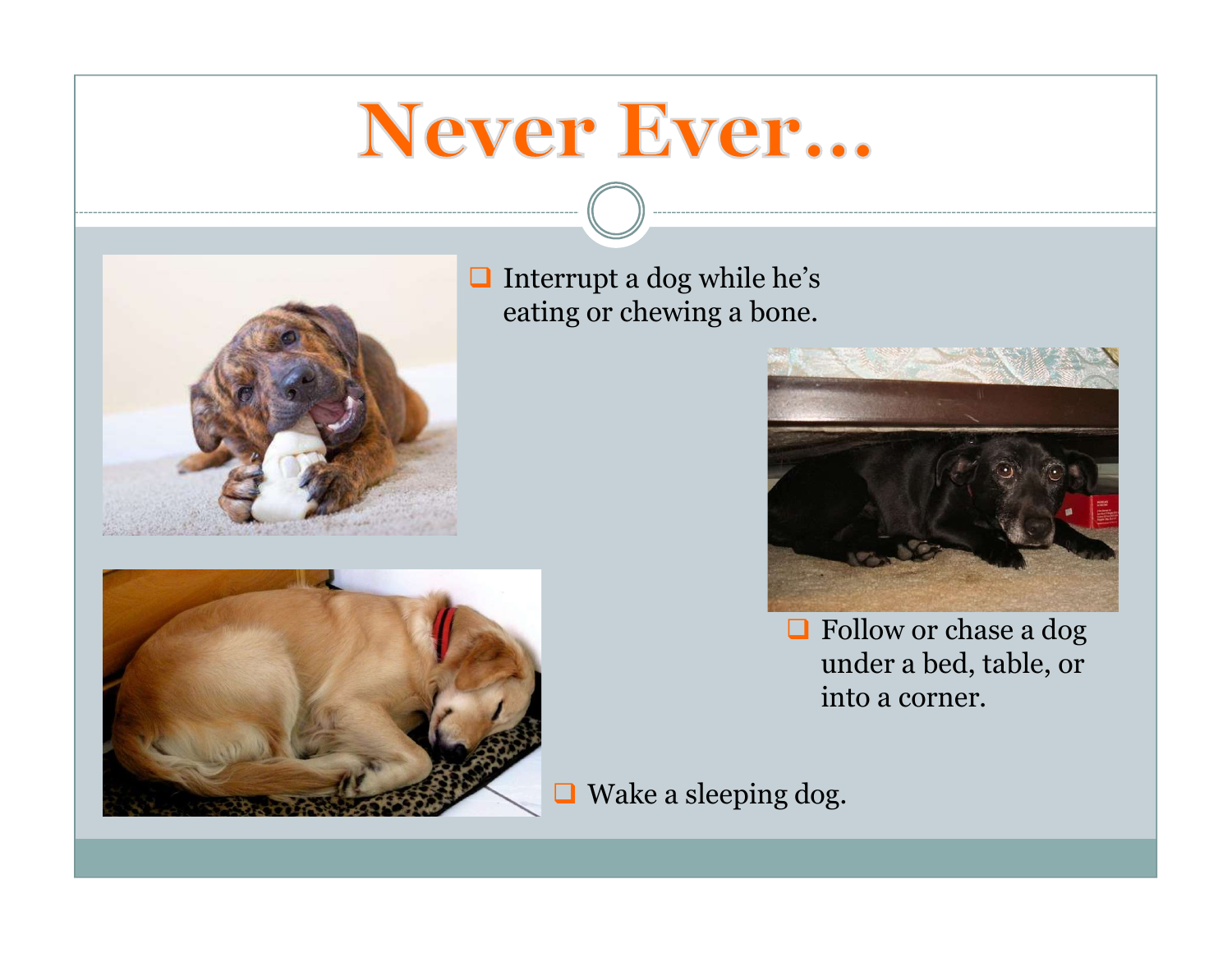#### If a strange dog approaches...

Don't :  $\Box$  Run

**□** Scream

 $\Box$  Look the dog in the eye

Do:

 $\Box$  Stand perfectly still

 $\Box$  Keep your arms and legs against your body

 $\Box$  Wait until he leaves

#### BE A TREE!

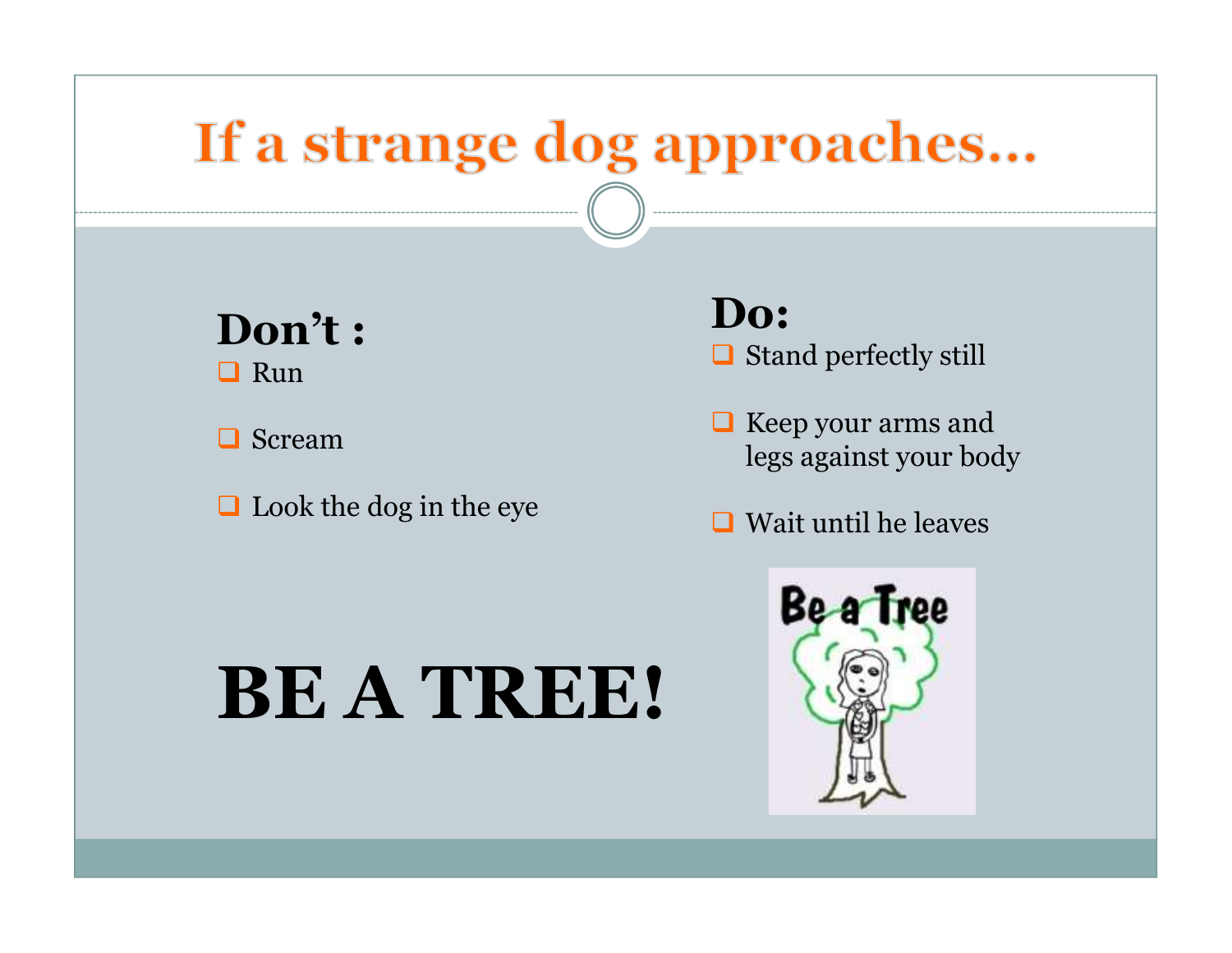